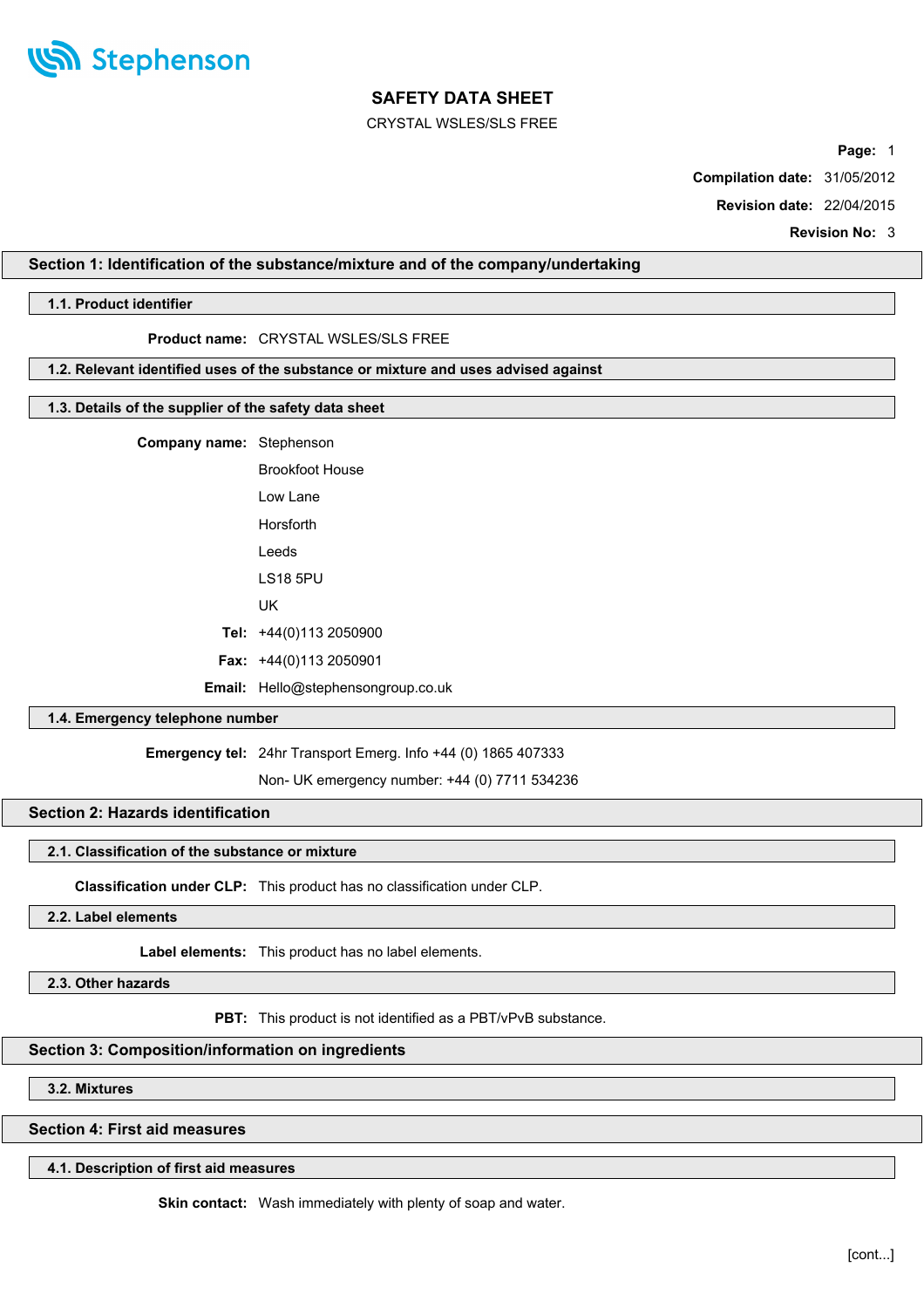### CRYSTAL WSLES/SLS FREE

**Page:** 2

**Eye contact:** Bathe the eye with running water for 15 minutes.

**Ingestion:** Wash out mouth with water.

**Inhalation:** Consult a doctor.

# **4.2. Most important symptoms and effects, both acute and delayed**

**Skin contact:** There may be mild irritation at the site of contact.

**Eye contact:** There may be irritation and redness.

**Ingestion:** There may be irritation of the throat.

**Inhalation:** There may be irritation of the throat with a feeling of tightness in the chest.

#### **4.3. Indication of any immediate medical attention and special treatment needed**

**Immediate / special treatment:** Not applicable.

#### **Section 5: Fire-fighting measures**

**5.1. Extinguishing media**

**Extinguishing media:** Suitable extinguishing media for the surrounding fire should be used.

#### **5.2. Special hazards arising from the substance or mixture**

**Exposure hazards:** In combustion emits toxic fumes.

**5.3. Advice for fire-fighters**

**Advice for fire-fighters:** Wear self-contained breathing apparatus. Wear protective clothing to prevent contact

with skin and eyes.

# **Section 6: Accidental release measures**

# **6.1. Personal precautions, protective equipment and emergency procedures**

**Personal precautions:** Refer to section 8 of SDS for personal protection details.

# **6.2. Environmental precautions**

**Environmental precautions:** Do not discharge into drains or rivers.

# **6.3. Methods and material for containment and cleaning up**

**Clean-up procedures:** Wash the spillage site with large amounts of water.

**6.4. Reference to other sections**

**Reference to other sections:** Refer to section 8 of SDS.

# **Section 7: Handling and storage**

#### **7.1. Precautions for safe handling**

**Handling requirements:** Avoid the formation or spread of dust in the air.

#### **7.2. Conditions for safe storage, including any incompatibilities**

**Storage conditions:** Store in a cool, well ventilated area.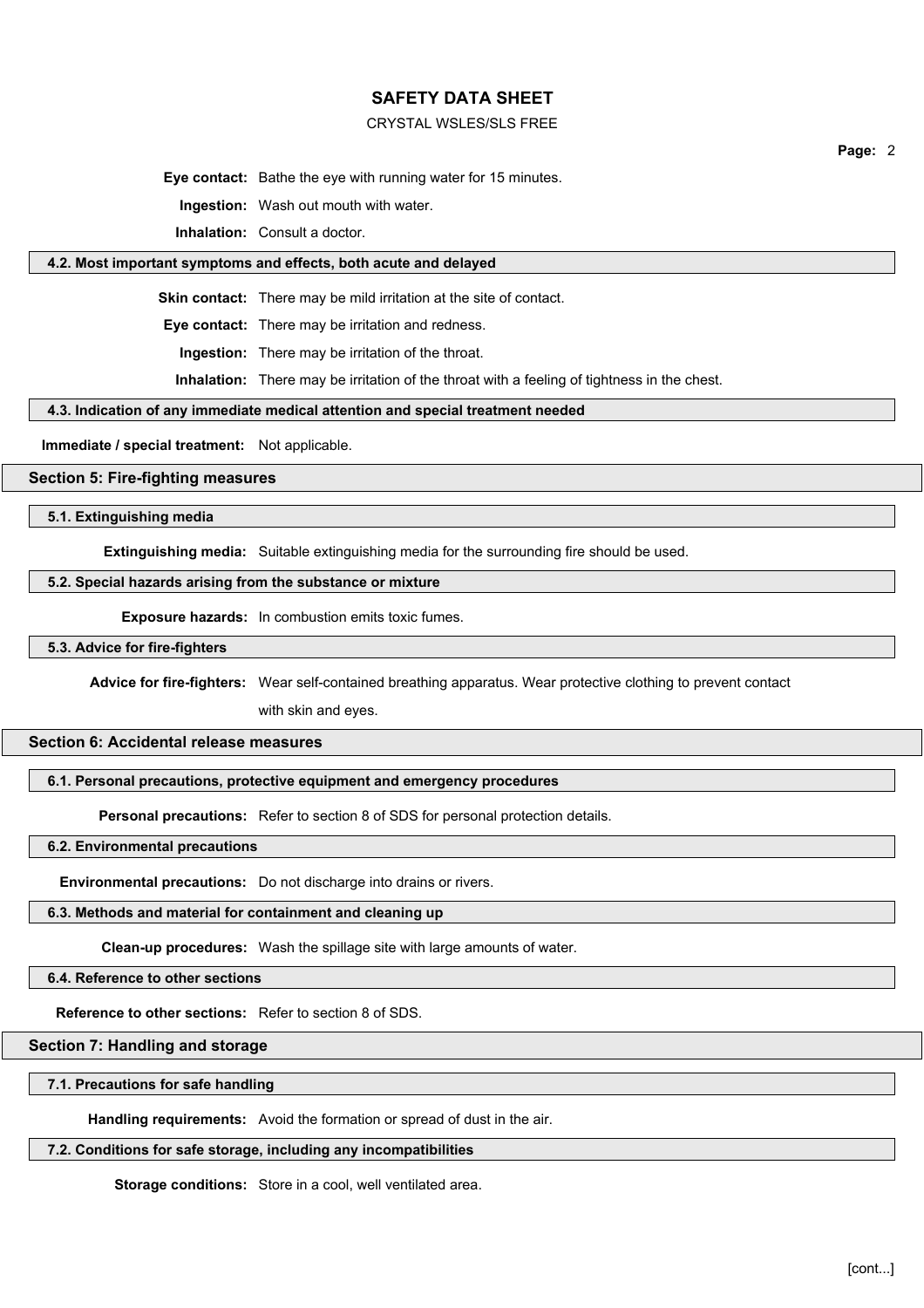#### CRYSTAL WSLES/SLS FREE

**Page:** 3

#### **7.3. Specific end use(s)**

**Specific end use(s):** No data available.

## **Section 8: Exposure controls/personal protection**

#### **8.1. Control parameters**

**Workplace exposure limits:** No data available.

#### **DNEL/PNEC Values**

**DNEL / PNEC** No data available.

**8.2. Exposure controls**

**Respiratory protection:** Respiratory protective device with particle filter.

**Hand protection:** Protective gloves.

**Eye protection:** Safety glasses. Ensure eye bath is to hand.

**Skin protection:** Protective clothing.

# **Section 9: Physical and chemical properties**

# **9.1. Information on basic physical and chemical properties**

**State:** Solid

**Colour:** White

**Solubility in water:** Miscible in all proportions

**pH:** 9.5-10.5

**Boiling point/range°C:** 100 **Melting point/range°C:** 50-70

**9.2. Other information**

**Other information:** No data available.

# **Section 10: Stability and reactivity**

## **10.1. Reactivity**

**Reactivity:** Stable under recommended transport or storage conditions.

**10.2. Chemical stability**

**Chemical stability:** Stable under normal conditions.

#### **10.3. Possibility of hazardous reactions**

**Hazardous reactions:** Hazardous reactions will not occur under normal transport or storage conditions.

Decomposition may occur on exposure to conditions or materials listed below.

#### **10.4. Conditions to avoid**

**Conditions to avoid:** Heat.

#### **10.5. Incompatible materials**

**Materials to avoid:** Strong oxidising agents. Strong acids.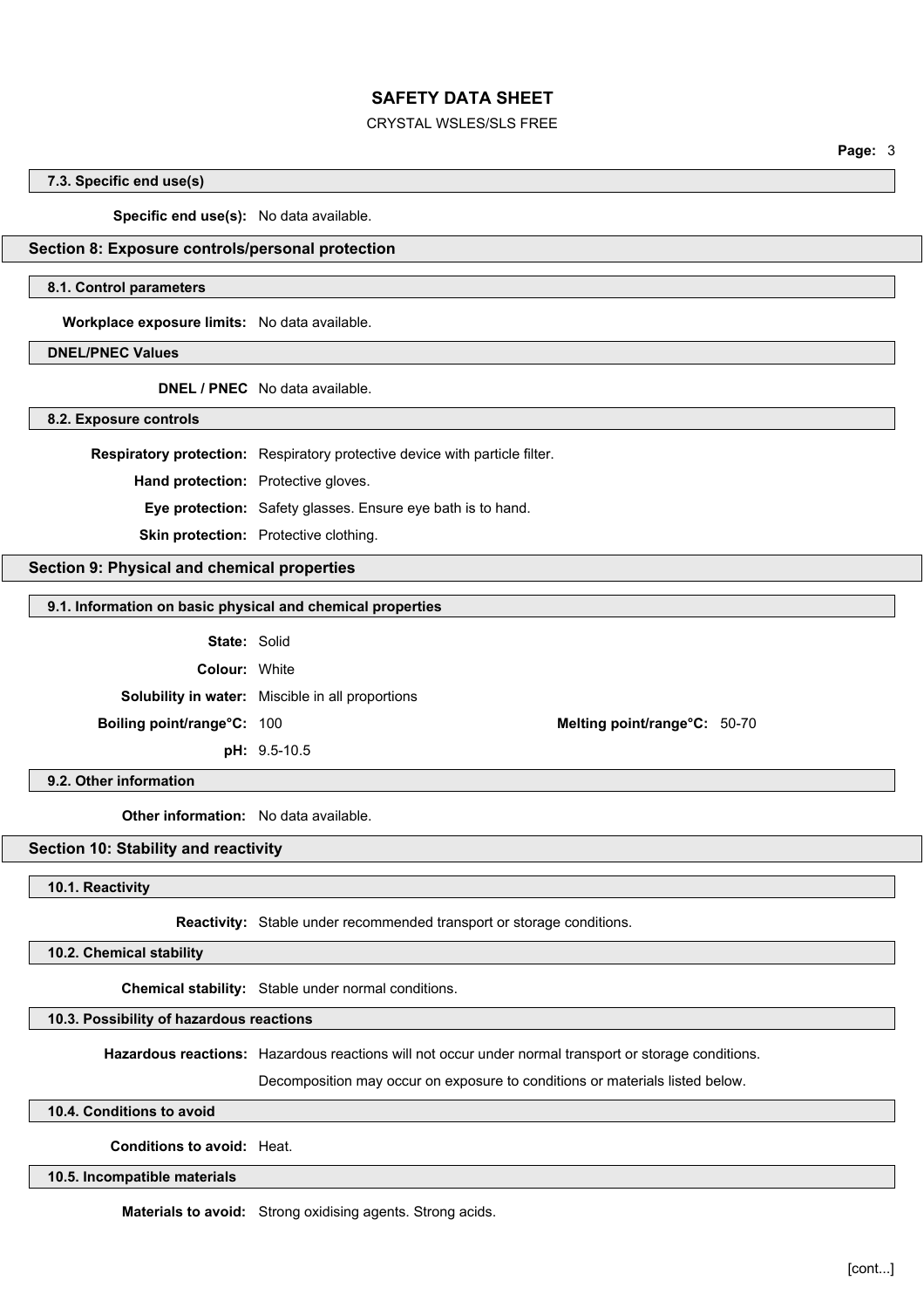#### CRYSTAL WSLES/SLS FREE

**Page:** 4

# **10.6. Hazardous decomposition products**

**Haz. decomp. products:** In combustion emits toxic fumes.

#### **Section 11: Toxicological information**

#### **11.1. Information on toxicological effects**

**Toxicity values:** No data available.

**Symptoms / routes of exposure**

**Skin contact:** There may be mild irritation at the site of contact.

**Eye contact:** There may be irritation and redness.

**Ingestion:** There may be irritation of the throat.

**Inhalation:** There may be irritation of the throat with a feeling of tightness in the chest.

#### **Section 12: Ecological information**

**12.1. Toxicity**

**Ecotoxicity values:** No data available.

## **12.2. Persistence and degradability**

**Persistence and degradability:** Biodegradable.

#### **12.3. Bioaccumulative potential**

**Bioaccumulative potential:** No bioaccumulation potential.

**12.4. Mobility in soil**

## **12.5. Results of PBT and vPvB assessment**

**PBT identification:** This product is not identified as a PBT/vPvB substance.

**12.6. Other adverse effects**

**Other adverse effects:** Negligible ecotoxicity.

# **Section 13: Disposal considerations**

#### **13.1. Waste treatment methods**

**NB:** The user's attention is drawn to the possible existence of regional or national

regulations regarding disposal.

# **Section 14: Transport information**

**Transport class:** This product does not require a classification for transport.

#### **Section 15: Regulatory information**

### **15.1. Safety, health and environmental regulations/legislation specific for the substance or mixture**

#### **15.2. Chemical Safety Assessment**

**Chemical safety assessment:** A chemical safety assessment has not been carried out for the substance or the mixture

by the supplier.